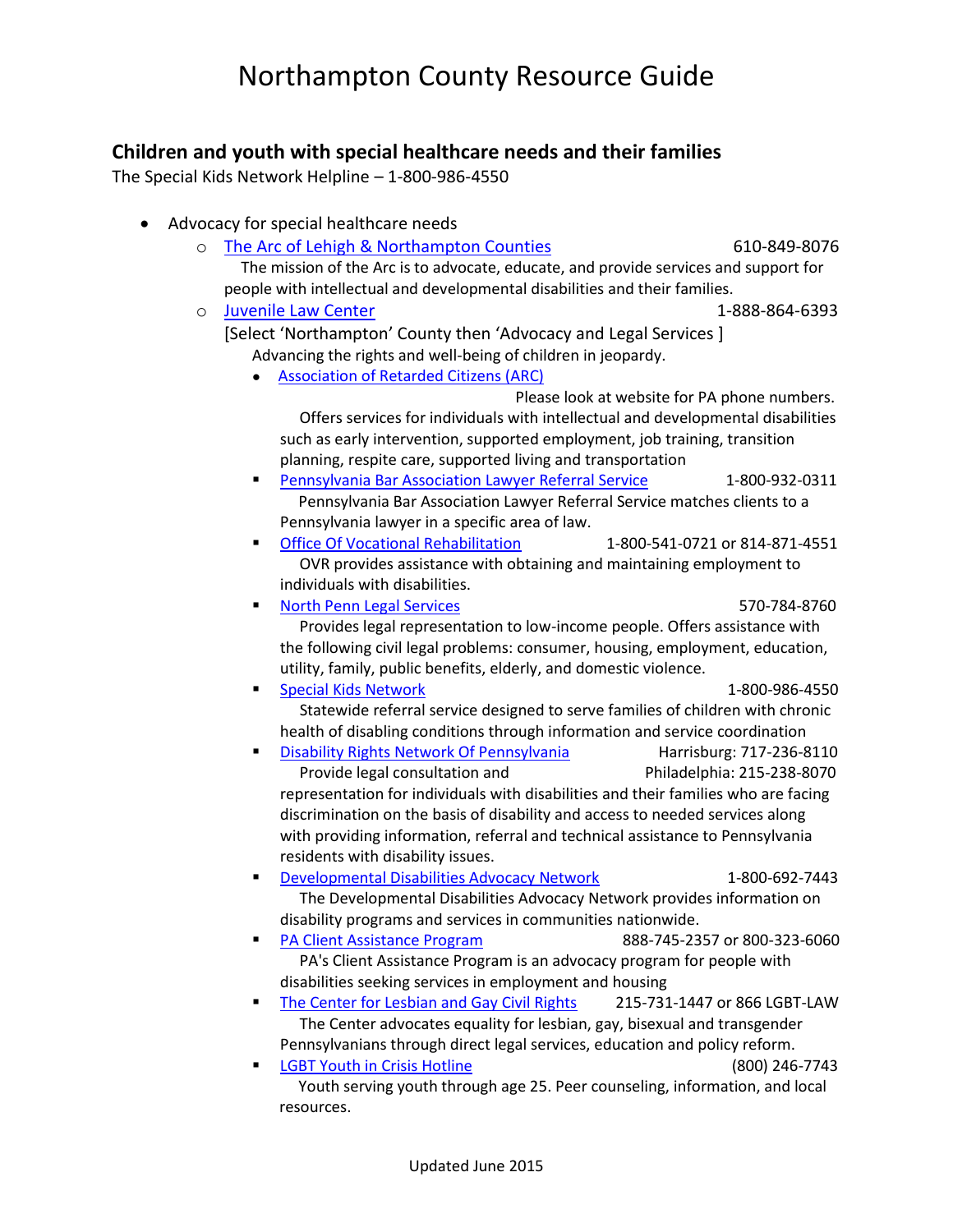[Gay, Lesbian, Bisexual, and Transgender Helpline](http://www.jlc.org/resources/county-resource-guide/adams/gay-lesbian-bisexual-and-transgender-helpline?state=northampton) (888) 843-4564 The Gay, Lesbian, Bisexual, and Transgender Hotline provides telephone and email peer counseling, as wells as factual information and local resources for cities and towns across the United States.

- National Runaway Switchboard 1-800-786-2929 Toll-free, nationwide hot-line for runaways and troubled youth. Provides information and referral for shelter, counseling, medical and legal services and transportation back home.
- o [Kaleidoscope Family Solutions Inc.](http://kfamilysolutions.org/services/) Autism, IDD & Behavioral Team 877-384-1729; Kaleidoscope Family Services (KFS) is School Division: 800-908-0546 a specialized provider of clinical and therapeutic services directly to individuals as well as education-system staffing services. Services are delivered through its specialty division outlined below.
	- **EXECT:** KFS Behavioral Therapeutic Services
	- KFS Autism Services
	- KFS Intellectual and Developmental Disabilities Services
	- KFS School Staffing Services
	- KFS Training Services

o [Kids as Self Advocates](http://www.fvkasa.org/index.php) [Website]

- [Family Voices](http://www.familyvoices.org/) project funded by the [U.S. Maternal and Child Health Bureau](http://mchb.hrsa.gov/)
- o [Pennsylvania Elks Home Service Program](http://www.paelkshomeservice.org/index.php) Northampton: 610-365-1426 Providing support and advocacy services to individuals who have a developmental disability.
- Assistive Technology
	- o [Good Shepherd Rehabilitation Assistive Technology Program \(PIAT\)](http://www.goodshepherdrehab.org/services/neurological-rehabilitation-neurorehab/technology/assistive-devices-assistive-technology)

877-629-1717 or 610-778-1015

 Good Shepherd is the official Assistive Technology Resource Center for the region that includes, Northampton county. The designation comes from the Pennsylvania Initiative on Assistive Technology (PIAT).

- o [Pennsylvania Assistive Technology Foundation](http://patf.us/) [Webpage Resource] 888-744-1938 Foundation's mission is to provide financing opportunities to people with disabilities and older Pennsylvanians helping them to acquire the assistive technology devices and services that improve the quality of their lives.
- Counseling for special healthcare needs
- Day Care
	- o [Childcare Information Services Child Care Works Subsidy Program](http://www.ccisinc.org/categories/child-care-subsidy.html) 610-419-4500 or 1-866-800-3880

 Subsidies to help parents pay for child care are provided for Northampton County residents by Child Care Information Services, Inc. through funds from Pennsylvania's Office of Child Development and Early Learning.

o [Juvenile Law Center](http://www.jlc.org/resources/county-resource-guide) 1-888-864-6393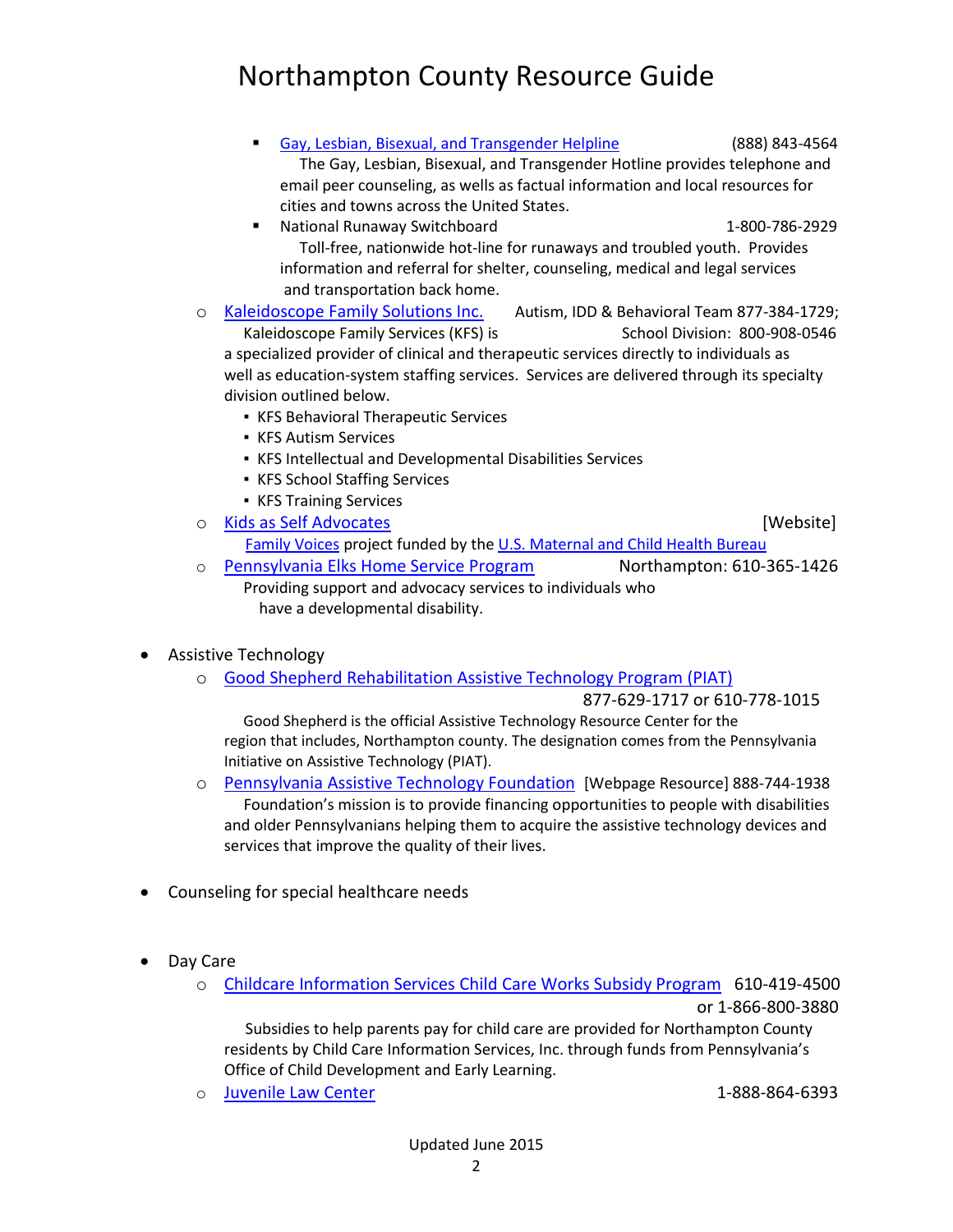[Select 'Northampton' County then 'Child Care and Parenting Resources'. ] Advancing the rights and well-being of children in jeopardy.

- [Community Action Committee of the Lehigh Valley, Inc.](http://jlc.org/resources/county-resource-guide/food-clothing-and-financial-resources/food/community-action-committe?state=northampton) 610-691-5620 Provides Information and services related to Financial Education, Food Assistance, Housing Assistance, Job Preparation & Placement, Neighborhood Revitalization, and Utility Assistance. [Child Care Information Services \(CCIS\)](http://jlc.org/resources/county-resource-guide/northampton/child-care-information-services-ccis?state=northampton) 610-419-4500 A referral and information service linking families to childcare. Financial assistance given to income-eligible families to help pay for childcare costs. o [Pennsylvania Department of Human Services](http://www.dpw.state.pa.us/forchildren/childcareearlylearning/index.htm) 1-800-692-7462 Child Care and Early Learning services. [Child Care Works Subsidized Child Care](http://www.dpw.state.pa.us/forchildren/childcareearlylearning/childcareworkssubsidizedchildcareprogram/index.htm) 412-261-2273 if your household income is no more than twice of the FPIG and your child is 13 or younger and you are a working parent or you are going to school. [Pre-school Programs](http://www.dpw.state.pa.us/forchildren/childcareearlylearning/headstart/S_000324) 1-866-214-5437 if your household income is no more thatn the FPIG and your child is five years old or younger. **[Online Child Care Provider Search](http://www.dpw.state.pa.us/searchforprovider/childcareprovidersearch/index.htm) Website address** The search will help you locate a child care provider that meets your needs and offer information on Early Learning programs. The Online Child Care Provider Search offers a portion of the wide spectrum of child care services offered by Child Care Information Services (CCIS) agencies. For additional assistance in locating a child care arrangement[, contact your local CCIS.](http://www.dpw.state.pa.us/helpfultelephonenumbers/childcareinformationservices/index.htm) • Early Intervention o [Northampton County Government Early Intervention](http://www.northamptoncounty.org/northampton/cwp/view.asp?Q=622114&northamptonNav=%7C) 610-974-7511
	- Northampton County's Early Intervention Program services are designed to meet the developmental needs of children from birth to three years old with a disability as well as the needs of the family related to enhancing the child's development. The program is at no cost to families and is designed as a family centered approach.
	- o [PA Department of Education Early Intervention Program](http://www.portal.state.pa.us/portal/server.pt/community/Early_Intervention/8710/) 1-800-692-7288. The Pennsylvania Early Intervention program provides support and services to families with children, from birth to age five, with developmental delays and disabilities.
	- o [Pennsylvania Department of Human Services Early Intervention Services Website](http://www.dpw.state.pa.us/forchildren/earlyinterventionservices/index.htm) While all children grow and develop in unique ways, some children experience delays in their development. Children with developmental delays and disabilities benefit from the Pennsylvania Early Intervention program, a state supported network of parents, service practitioners, and others which builds upon the natural learning opportunities that occur within the daily routines of a child and their family.
- Health Insurance
	-

 $\circ$  [CHIP](http://www.chipcoverspakids.com/)  $\circ$   $[Web$  Page link] 1-800-986-KIDS (5437)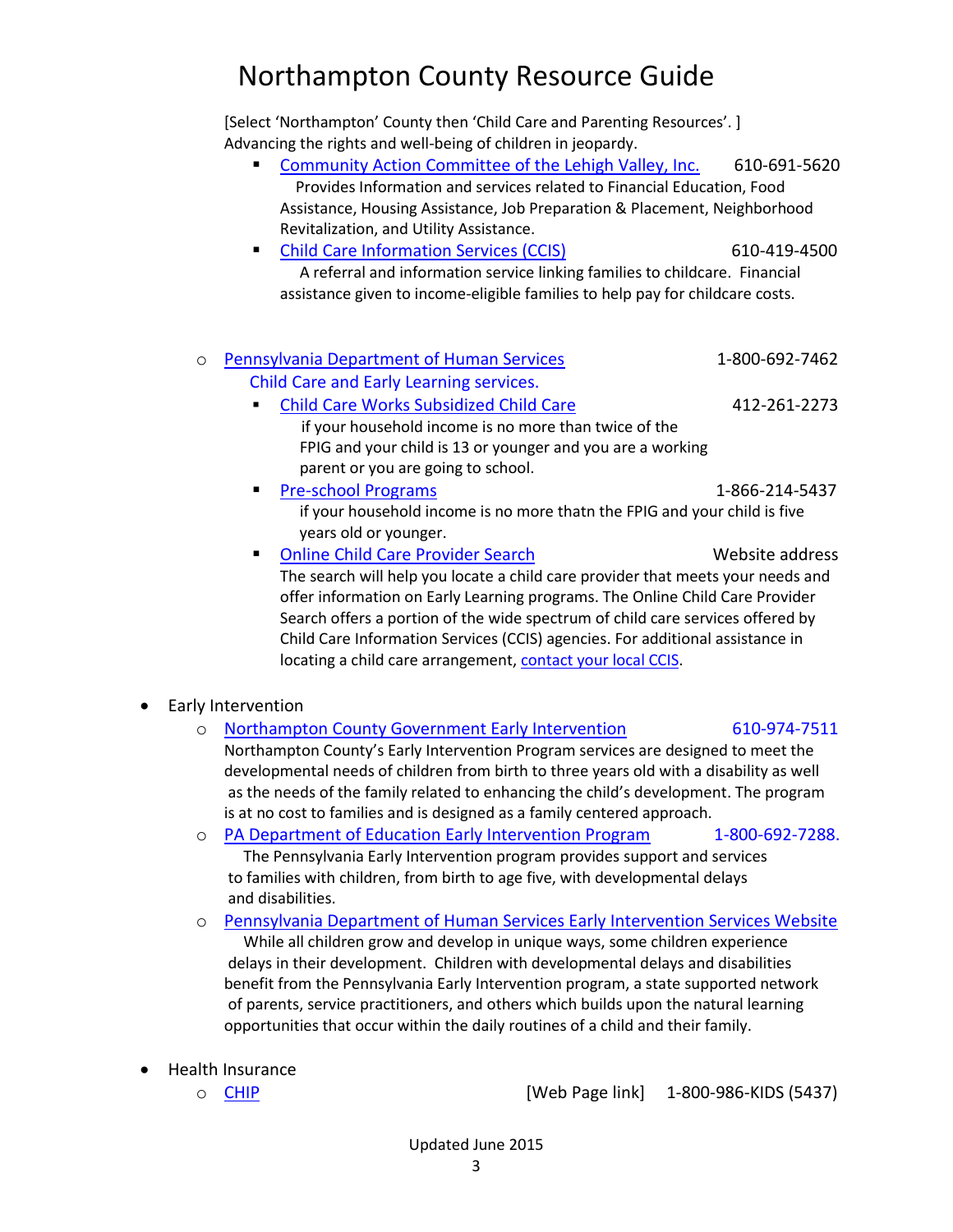Pennsylvania's Children's Health Insurance Program. Covers all uninsured PA kids under 19.

- o [COMPASS](https://www.compass.state.pa.us/compass.web/CMHOM.aspx) [PA Dept. of Human Services benefits online application Web Page link] [Select *Apply for Any Benefits* link to begin.]
- o *Help with Medicare*

[APPRISE](http://www.portal.state.pa.us/portal/server.pt?open=514&objID=616587&mode=2) 1-800-783-7067

- a free health insurance counseling service for individuals 60 and over.
- [Northampton County Area Agency on Aging, APPRISE](http://www.pda-apprise.org/meetings/meetinglist.php?MeetingType=PRESCRIPTION&CountyID=49) 814-765-2696

[Medicare Part D](http://www.alleghenycounty.us/dhs/medicarepartd.aspx) [Website link]

- Information about the Part D prescription drug benefit available to individuals enrolled in Medicare.
- o [HealthCare.gov](https://www.healthcare.gov/) [Federal Health Insurance Enrollment Website] 1-800-318-2596
- o [HealthChoices](http://www.healthypa.com/) [Website]

 *HealthChoices* will provide low-income Pennsylvanians with the opportunity to purchase private health insurance at affordable rates through a network of eight insurance private insurers, offering three or more health insurance plan options per region. Coverage will begin Jan. 1, 2015. Apply online at [www.COMPASS.state.pa.us](http://www.compass.state.pa.us/) and learn more at [www.healthypa.com.](http://www.healthypa.com/)

- o [Medical Assistance \(MA\)](http://www.dpw.state.pa.us/foradults/healthcaremedicalassistance/index.htm) [PA Department of Human Services Web link.] Health care services for eligible individuals.
- o Pregnancy Insurance
	- **[Presumptive Eligibility](http://www.dpw.state.pa.us/cs/groups/webcontent/documents/document/p_039688.pdf)** [Eligible uninsured pregnant woman should register with Dept. of Human Services, COMPASS and Medical Assistance (MA).] Presumptive Eligibility (PE) provides insurance coverage for pregnant woman who have applied for MA but are still under review.
	- [Maternity Insurance.org](http://www.maternity-insurance.org/what-if-i-am-pregnant-and-dont-have-health-insurance?as=hlvlpygj5njdzr1ju1npoiew) [Website link]
	- [Pennsylvania-Health-Coverage.com](http://www.pennsylvania-health-coverage.com/maternity?sid=SEM-H-AIW-G-4Zjq7ehl&c2=32268938927&c1=c&gclid=CPWZqKS2hr4CFYtDMgodS0cATQ) [Website link] 1-866-589-6215 Compare affordable maternity health insurance options.
- o [Resource Guide to Health Care Options Available to PA Residents](http://news.psu.edu/story/319753/2014/07/01/impact/resource-guide-health-care-options-available-pa-residents) Penn State Office of Rural Health
- Housing
	- o [Juvenile Law Center](http://www.jlc.org/resources/county-resource-guide/northampton) [Northampton County.]
		- Advancing the rights and well-being of children in jeopardy. 1-888-864-6393 **Housing**
			- [HUD](http://www.jlc.org/resources/county-resource-guide/adams/hud?state=clearfield) Philadelphia: 215-656-0500; Pittsburgh: 412-644-6428 HUD is a federal program that provides housing support for individuals in need such as rental programs (including Section 8) and home ownership assistance programs.
			- **[Pennsylvania Affordable Apartment Locator](http://www.jlc.org/resources/county-resource-guide/adams/pennsylvania-affordable-apartment-locator?state=clearfield) 1 877-428-8844**  PAHousingSearch.com is a website in which affordable housing can be searched and located within in PA.
				- [Northwest Human Services](http://www.jlc.org/resources/county-resource-guide/housing/nhs-0?state=clearfield) 1-888-647-0020

Updated June 2015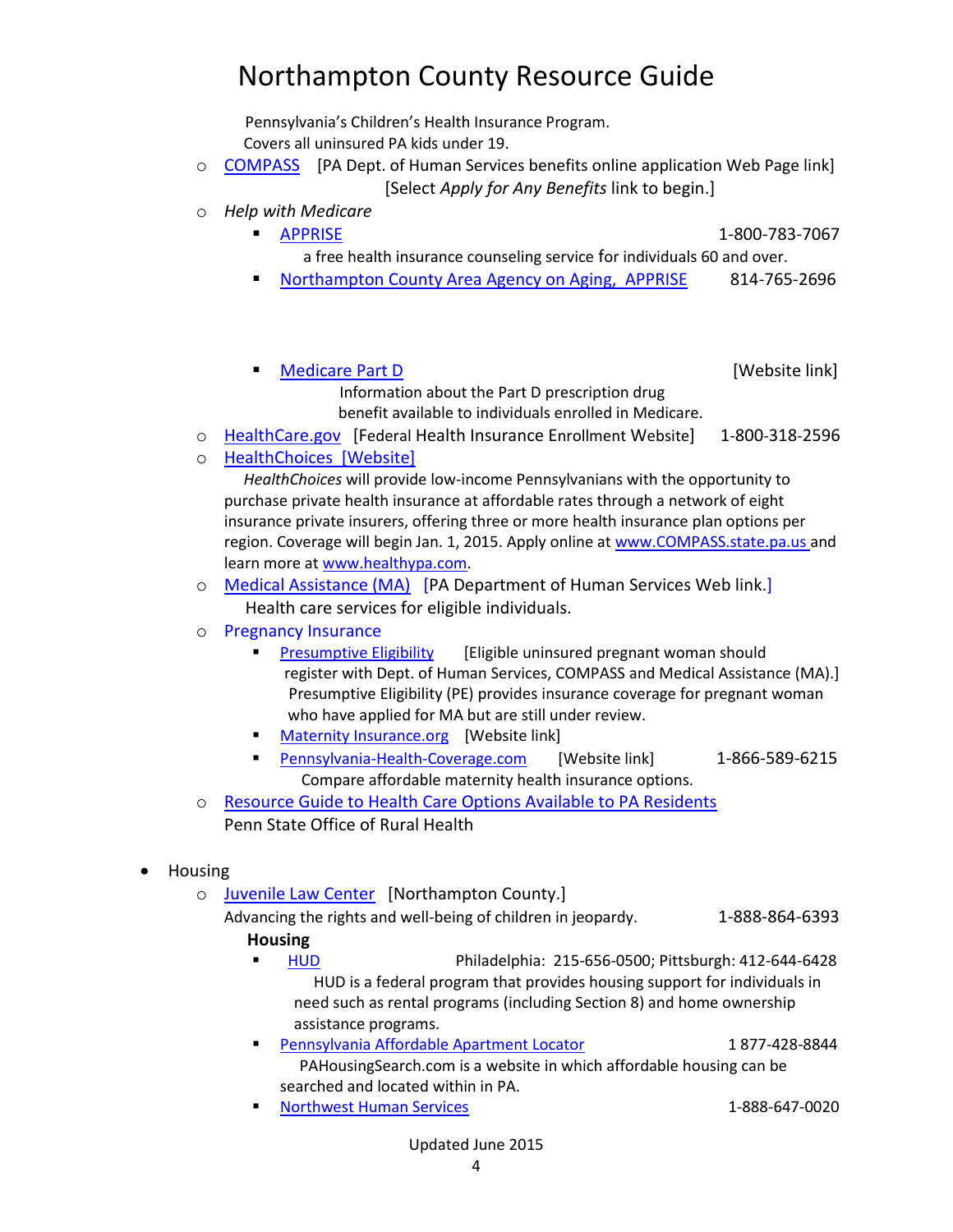# Updated June 2015

Northampton County Resource Guide

 NHS provides residential living options, case/care management, and therapeutic services for individuals with disabilities.

- [Fair Housing/Equal Opportunity at HUD](http://www.jlc.org/resources/county-resource-guide/adams/fair-housingequal-opportunity-hud?state=clearfield) 1-800-799-2085 Hotline service for individuals to report incidences of housing discrimination.
- [Making Homes Affordable](http://www.jlc.org/resources/county-resource-guide/adams/making-homes-affordable?state=clearfield) 888-995-HOPE (4673) National nonprofit organization aiming to prevent home foreclosure and reduce monthly payments for eligible individuals and families

#### **Shelters**

 [Valley Youth House](http://www.jlc.org/resources/county-resource-guide/housing/valley-youth-house?state=northampton) 610-691-1200 Valley Youth House offers runaway and homeless youth shelter in which

food, shower and shelter are provided along with information and referral, counseling and more

[Turning Point Of The Lehigh Valley](http://www.jlc.org/resources/county-resource-guide/housing/turning-point-lehigh-valley?state=northampton) 610-797-0530 Turning Point of Lehigh Valley provides emergency services to victims of

domestic violence such as Safe House/Shelter, Individual and group counseling for adult and child survivors, Legal/Medical Advocacy [Victory House of Lehigh Valley](http://www.jlc.org/resources/county-resource-guide/housing/victory-house-lehigh-valley?state=northampton) (610) 691-3373

 Victory House of Lehigh Valley provides 24-hour emergency shelter, transitional housing and supportive services such as counseling, life skills education, medical care and employment assistance to homeless men

### **Transitional Housing**

[Association of Retarded Citizens \(ARC\)](http://www.jlc.org/resources/county-resource-guide/adams/association-retarded-citizens-arc?state=northampton) 

 Please see website for locations and phone numbers Offers services for individuals with intellectual and developmental disabilities such as early intervention, supported employment, job training, transition planning, respite care, supported living and transportation

- [LifePath, Inc.](http://www.jlc.org/resources/county-resource-guide/housing/lifepath-inc?state=northampton) Bethlehem: 610-264-5724; Sellersville: 215-257-0471 Services for individuals with developmental disabilities including residential programs, day programs and outpatient psychiatric services. Residential services include Community homes (for residents from Berks, Bucks, Delaware, Lehigh, Montgomery and Northampton counties), Lifesharing, Supported Living and In Home Support
- [Step By Step, Inc.](http://www.jlc.org/resources/county-resource-guide/allegheny/step-step-inc?state=northampton) Wilkes Barre: 570-829-3477 or 570-829-3477; Bethlehem: 610-867-0688; Upper Darby: 610-352-7837

 Step by Step, Inc provides intensive case management and supportive living services for mentally ill and developmentally disabled individuals. Residential living options include Lifesharing, Community Homes, Supportive Living and more.

- [Community Services Group](http://www.jlc.org/resources/county-resource-guide/housing/community-services-group-2?state=northampton) Northampton County: 610-866-7600 Services for individuals with developmental and intellectual disabilities and mental health diagnoses including residential services, employment services, adult day programs, outpatient treatment, peer support, and psychiatric rehabilitation. Residential services include Community Residential Rehabilitation, Enhanced Personal Care Home, Supported Housing and Long Term Structured Residence
- [Oxford House for Women](http://www.jlc.org/resources/county-resource-guide/housing/oxford-house-women?state=northampton)

 Allentown: 610-351-8022, 610-351-5267, or 610-433-4569 Bethlehem: 610-419-1118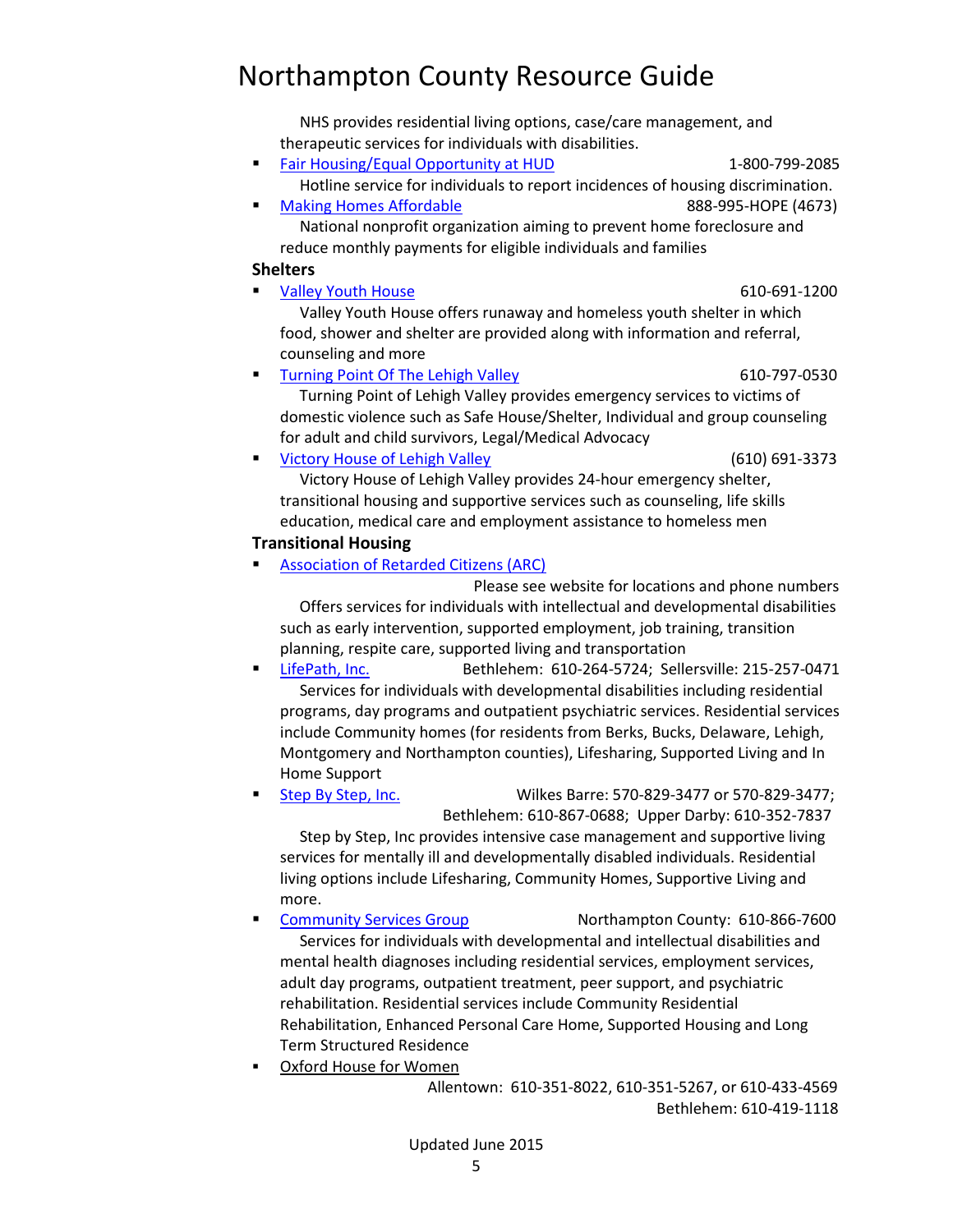Oxford House is a self-run, self-supported recovery house for recovering alcoholics and drug addicts in which shelter, food, case management, individual counseling and group support are provided

[Oxford House for Men](http://www.jlc.org/resources/county-resource-guide/clarion/oxford-house-men?state=northampton) 

 Bethlehem: 610 868-4309, 610-867-3654, or 610-867-9948 Clarion: 814-226-8901

 Oxford House is a self-run, self-supported recovery house for recovering alcoholics and drug addicts in which shelter, food, case management, individual counseling and group support are provided

[Nehemiah's House](http://www.jlc.org/resources/county-resource-guide/housing/nehemiahs-house?state=northampton) 610-253-6083

 Nehemiah's House provides recovering adult male alcoholics and drug addicts supportive living in order to prepare for re-entry into society. Residents are provided shelter along with outpatient counseling, Christian and/or secular AA/NA meetings, Bible study and church

[KidsPeace Residential Program](http://www.jlc.org/resources/county-resource-guide/housing/kidspeace-residential-program?state=northampton) 1-800-8KID-123 KidsPeace's residential campuses provide essential food, clothing, and education along with intensive therapy, life-skills training, work training, and therapeutic recreation.

#### **Public Housing Programs**

- [Northampton County Housing Authority](http://www.jlc.org/resources/county-resource-guide/housing/northampton-county-housing-authority?state=northampton) 610-759-8488 Public housing program that connects income-eligible individuals and families with public housing or section 8 vouchers.
- [Housing Authority of the City of Easton](http://www.jlc.org/resources/county-resource-guide/housing/housing-authority-city-easton?state=northampton) 610-258-0806 Public housing program that connects income-eligible individuals and families with public housing or section 8 vouchers.
- [Bethlehem Housing Authority](http://www.jlc.org/resources/county-resource-guide/housing/bethlehem-housing-authority?state=northampton) 610-865-8312 Public housing program that connects income-eligible individuals and families

#### with public housing or section 8 vouchers.  **Homeownership Assistance**

- [Community Action Committee of the Lehigh Valley, Inc.](http://www.jlc.org/resources/county-resource-guide/food-clothing-and-financial-resources/food/community-action-committe?state=northampton) 610-691-5620 Provides information and services related to Financial Education, Food Assistance, Housing Assistance, Job Preparation & Placement, Neighborhood Revitalization, and Utility Assistance
- [USDA Rural Home Ownership Program](http://www.jlc.org/resources/county-resource-guide/adams/usda-rural-home-ownership-program?state=northampton) 866-552-5912; available 8 AM-6 PM U.S. Department of Agriculture (USDA) Guaranteed Rural Home Loans are creating homeownership opportunities with no-money-down financing and loans.
- [Pennsylvania Housing Finance Agency](http://www.jlc.org/resources/county-resource-guide/adams/pennsylvania-housing-finance-agency?state=northampton) Harrisburg: 717-780-3800;

Pittsburgh: 412-429-2842

 Works to provide affordable homeownership and rental apartment options for older adults, low- and moderate-income families, and people with special housing needs.

#### [Direct VA Loans](http://www.jlc.org/resources/county-resource-guide/adams/direct-va-loans?state=northampton) 1-800-211-9025

 Supports veterans in utilizing their entitlement to veteran and active duty benefits for VA home loans as well as other government-backed mortgage programs.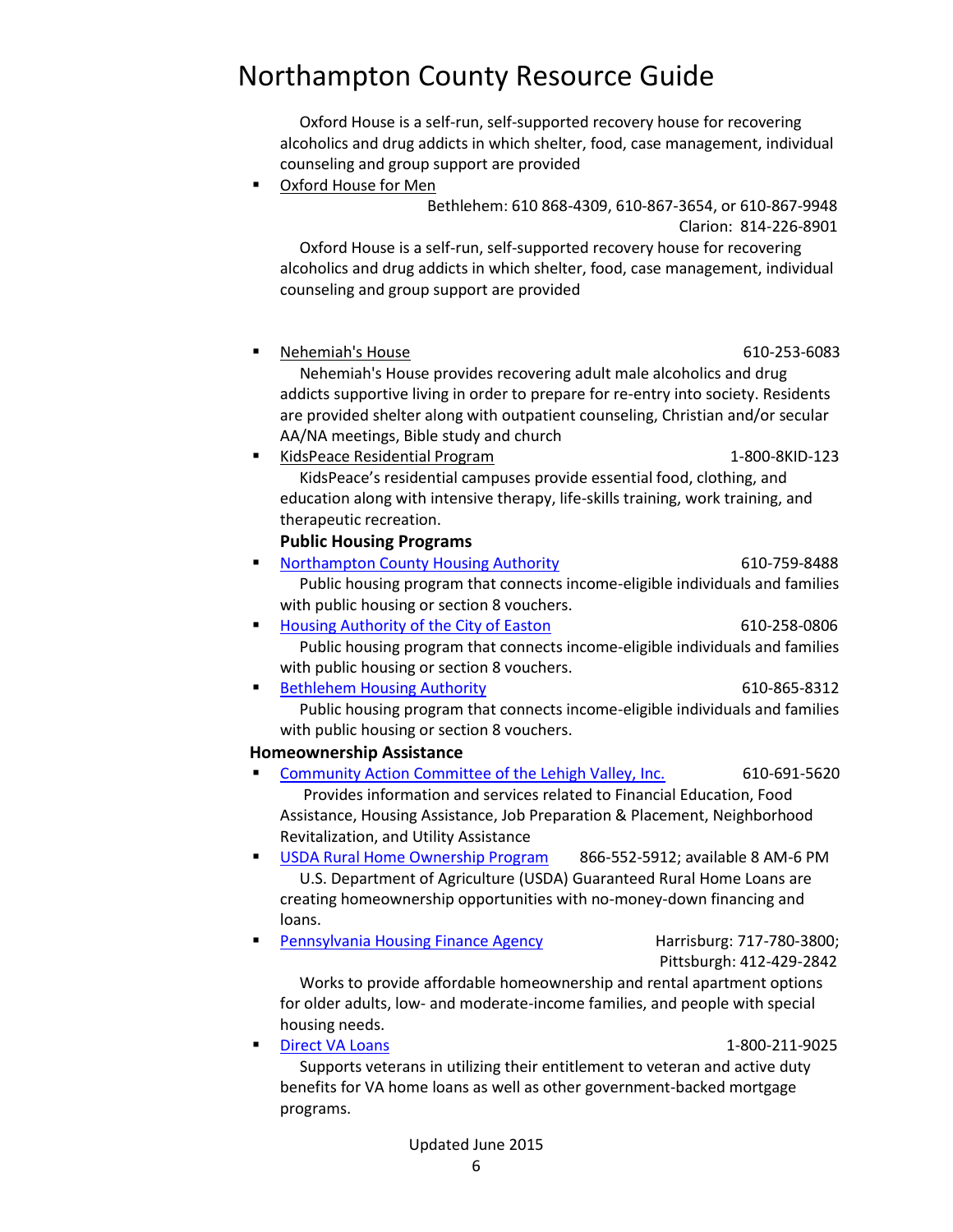#### [National Runaway Switchboard](http://www.jlc.org/resources/county-resource-guide/adams/national-runaway-switchboard?state=northampton) 1-800-786-2929

 Toll-free, nationwide hot-line for runaways and troubled youth. Provides information and referral for shelter, counseling, medical and legal services and transportation back home. The hot-line also provides a personal and confidential message relay service between runaways and their families.

o [Need Help Paying Bills](http://www.needhelppayingbills.com/html/northampton_county_assistance_.html) Web Link

 Northampton County mortgage, foreclosure, rent, and energy bill assistance referrals.

### Health Waiver Programs

- o **Medicaid Waivers for Children under 21:**
	- [Attendant Care/Act 150](http://www.dpw.state.pa.us/fordisabilityservices/attendantcare/attendantcareact150/index.htm) Long-Term Living Helpline, 1-800-753-8827 Enables individuals with a physical disability, ages 18-59, who are mentally alert to continue to live in their homes with support and services.
	- Community Services Program for Persons with Physical Disabilities/OBRA [Waiver](http://www.dpw.state.pa.us/fordisabilityservices/alternativestonursinghomes/obrawaiver/index.htm) Long-Term Living Helpline, 1-800-753-8827 Provides services to people 18 or older with severe developmental and

physical disabilities, such as cerebral palsy, epilepsy, or similar conditions (onset prior to age 22).

- [Consolidated Waiver for Individuals with Mental Retardation](http://www.dpw.state.pa.us/learnaboutdpw/waiverinformation/consolidatedwaiverforindividualswithintellectualdisabilities/index.htm)  Provides services to eligible people age three or older with mental retardation so that they can remain in the community.
- [Person/Family Directed Support Waiver](http://www.dpw.state.pa.us/learnaboutdpw/waiverinformation/personfamilydirectedsupportwaiver/index.htm)  Provides services to eligible people age three or older with mental retardation so that they can remain in the community.
- Community Services Program for Persons with Physical Disabilities[/Independence Waiver](http://www.dpw.state.pa.us/fordisabilityservices/alternativestonursinghomes/temp/independencewaiver/index.htm) Long-Term Living Helpline, 1-800-753-8827

Provides services to individuals 18 and older with severe physical disabilities to allow them to live in the community and remain as independent as possible.

- [Infant, Toddlers, and Families Waiver](http://www.dpw.state.pa.us/learnaboutdpw/waiverinformation/infanttoddlersandfamilieswaiver/index.htm) 717-346-1119 Supports Early Intervention services to children up to age three who would otherwise require the level of care provided in an Intermediate Care Facility for persons with Mental Retardation of Other Related Conditions.
- Respite Care
	- o [ARCH National Respite Network](http://archrespite.org/respite-locator-state-search/230-pennsylvania-search) [Website]

 for help with the Respite Locator Service please contact Mike Mathers at: [mmathers@chtop.org](mailto:mmathers@chtop.org) or by phone at 1-919-490-5577.

 The mission of the ARCH National Respite Network and Resource Center is to assist and promote the development of quality respite and crisis care programs, to help families locate respite and crisis care services in their communities, and to serve as a strong voice for respite in all forums.

- o [Northampton County PA Division of Mental Health Respite Care Respite Care](http://www.northamptoncounty.org/northampton/cwp/view.asp?Q=620679) Available on a limited basis for eligible children/adolescents 610-829-4840 and adults who are actively involved with the county's mental health services.
- Special Education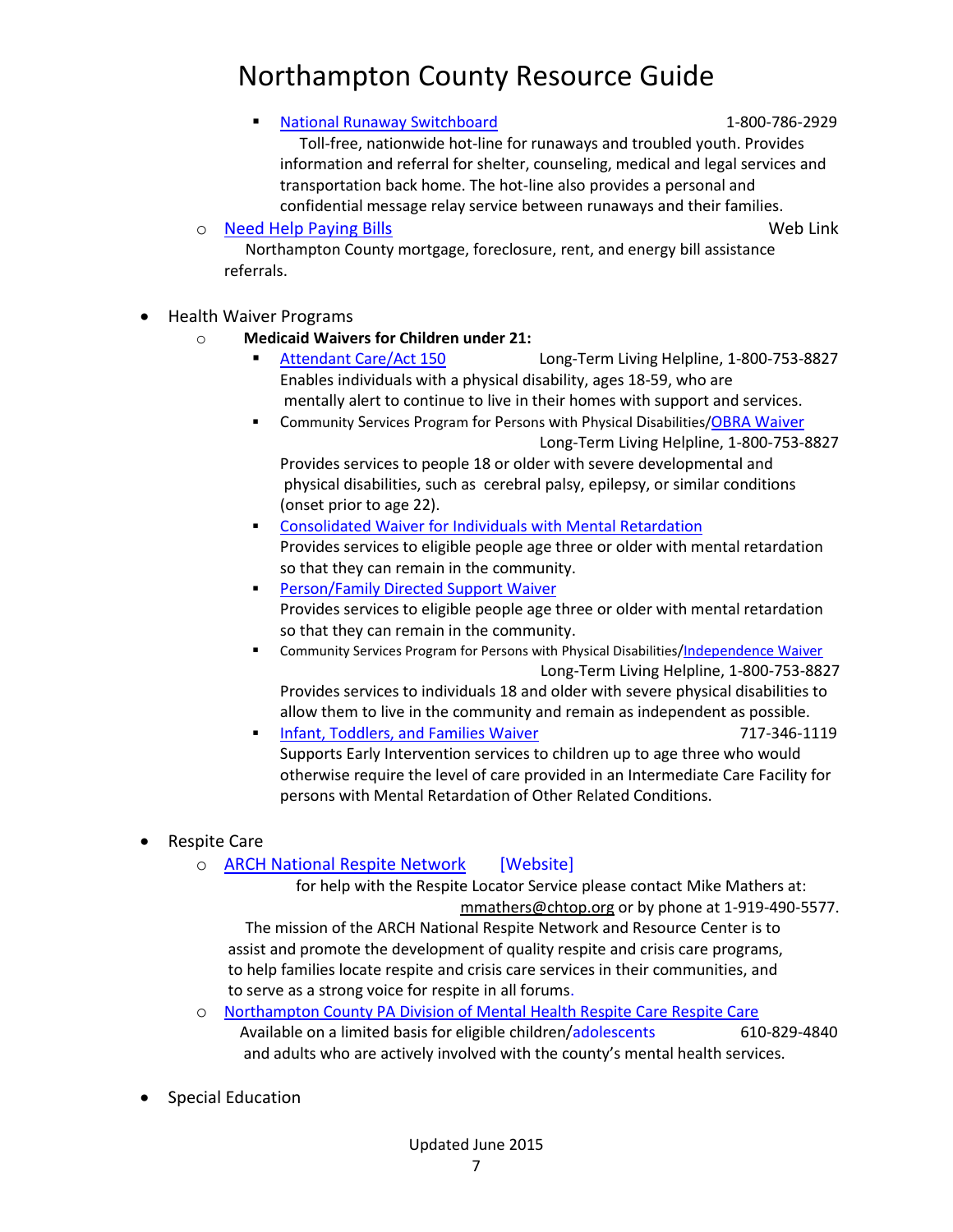o [PA Bureau of Special Education Consult Line](http://www.education.pa.gov/K-12/Special%20Education/Pages/Special-Education-in-PA---Consult-Line.aspx#.VZq2U2TD_AA) 1-800-879-2301 Help for families and advocates of children with special needs can be obtained by calling the Consult Line or with the on-line request form

available at:<http://odr-pa.org/contact-consultline/>

o [Intermediate Units in PA](https://paiu.org/ius.php) and the Contract of The Contract Contract (Website Link]

 Intermediate Units in Pennsylvania are part of the governance structure of public education and are located in the middle between the state education agency and the local school districts. They provide specialized services to local school districts that can be operated more effectively and efficiently on a regional basis

- Support Groups
	- o [Lehigh County, Pennsylvania, Department of Human Services](http://www.lehighcounty.org/Departments/HumanServices/MentalHealth/Resources/SupportGroups/tabid/791/Default.aspx)

[Mental Health Support Groups](http://www.lehighcounty.org/Departments/HumanServices/MentalHealth/Resources/SupportGroups/tabid/791/Default.aspx) Government Center: 610-782-3135 The Lehigh County Mental Health Program believes that people with mental illness can best achieve positive change and recovery when treatment and supportive services are guided by each person's goals, preferences, strengths and needs. Involvement of family and/or significant others is encouraged. Services are designed to be accessible, responsive, culturally appropriate, and cost effective.

- o [Parent to Parent of Pennsylvania](http://www.parenttoparent.org/) [Select 'P2P Supports Groups' link] Linking families of children and adults with disabilities 1-888-727-2706 or special needs.
- o [PA Families Incorporated](http://www.pafamiliesinc.org/) [info@pafamiliesinc.org](mailto:info@pafamiliesinc.org) 1-800-947-4941 Statewide network providing support to families raising children and youth with

emotional, behavioral, and special needs, as well as serving as an advocate in the different child serving systems.

Updated regularly.

**[Northampton County](http://pafamiliesinc.org/resources)** [Select 'Resources' link on main page then select desired County.]

### **Women who are or who might be pregnant**

The Healthy Baby Information Helpline – 1-800-986-2229

- Baby Supplies
	- o [Lehigh County, Pennsylvania Department of Human Services](http://www.lehighcounty.org/Departments/HumanServices/MentalHealth/Children/Assistance/InfantsChildren/tabid/757/Default.aspx)
		- [Infant and Children Assistance](http://www.lehighcounty.org/Departments/HumanServices/MentalHealth/Children/Assistance/InfantsChildren/tabid/757/Default.aspx) Government Center: 610-782-3135 **Adventist Community Services** 610-435-8573
			- Clothing and baby items free of charge to eligible individuals.
			- [The Allentown Health Bureau](http://www.allentownpa.gov/Government/DepartmentsBureaus/HealthBureau/tabid/74/Default.aspx) 610-437-7598 Parents who live in Allentown and have a child under the age of 6 may qualify for a free, portable crib. Call the office on weekdays to request a 45-minute home safety inspection.
			- [Care Net \(Crisis Pr](http://www.carenetlv.org/)egnancy Centers of the Lehigh Valley) Allentown: 610-821-4000 Bethlehem: 610-997-0195

Maternity/baby clothes, baby furniture and supplies (baby food). All services are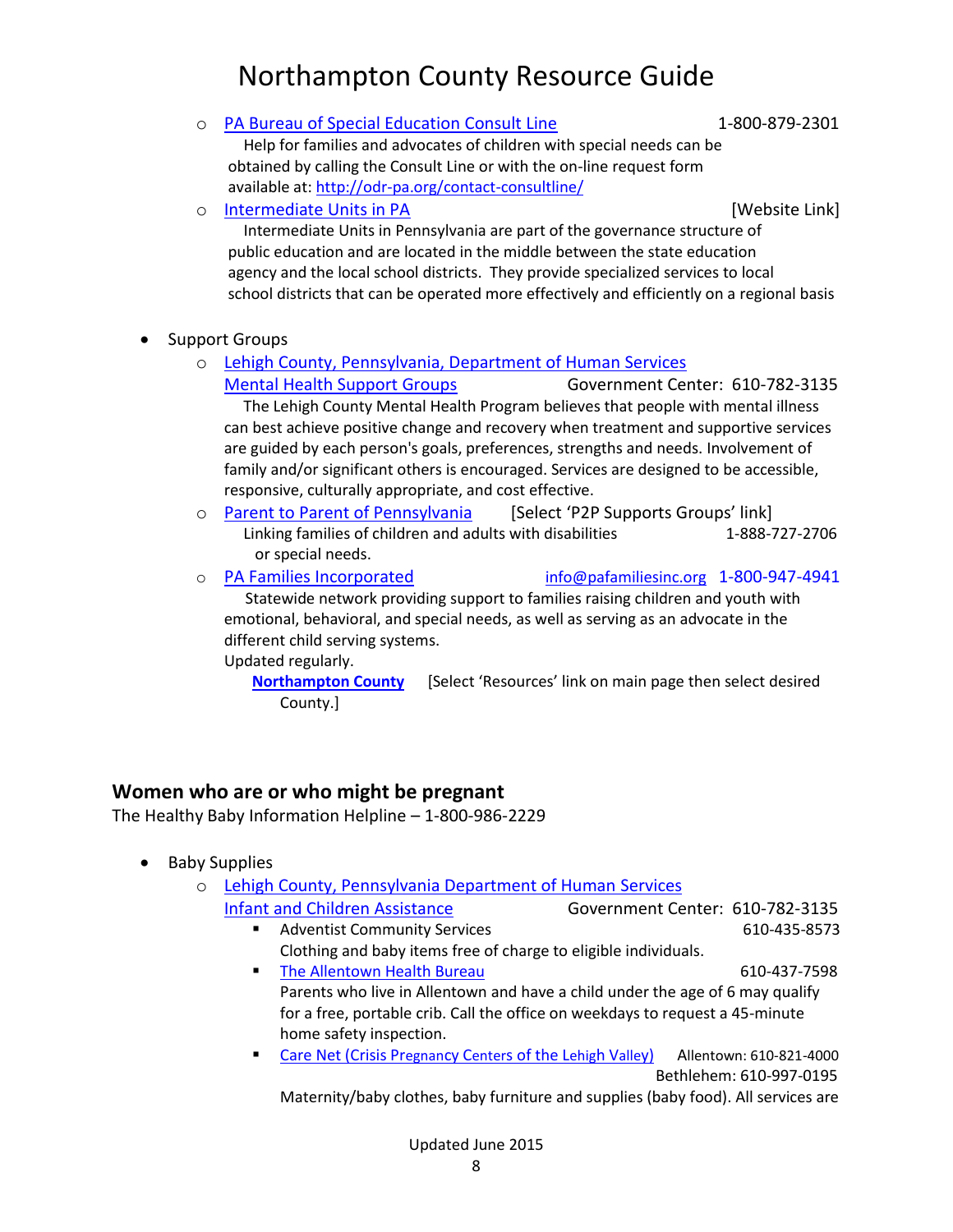|   |                                                                                                                                                                                                                                                                                                                                                                                                                 | confidential and free of charge.<br><b>Catholic Social Agency</b><br>П<br>Caring Hearts: Maternity/baby clothes and supplies.<br><b>Child Care Subsidy--Department of Human Services</b><br>٠<br>Helps eligible working parents pay for child care<br>expenses. Provides information and counseling to all parents regarding early<br>care and education services that are available in their community.<br>Jewish Family Services Food Bank<br>٠<br>2004 Allen St., Allentown, PA 18104<br>Gives infant formula. Hours are from 9:00 am until 5:00 pm. Serves those in<br>Lehigh and Northampton counties. Please bring proof of income for first visit.<br>Can use one time per month. | 610-435-1541<br>1-877-4-PA-KIDS<br>610-821-8722 |  |
|---|-----------------------------------------------------------------------------------------------------------------------------------------------------------------------------------------------------------------------------------------------------------------------------------------------------------------------------------------------------------------------------------------------------------------|------------------------------------------------------------------------------------------------------------------------------------------------------------------------------------------------------------------------------------------------------------------------------------------------------------------------------------------------------------------------------------------------------------------------------------------------------------------------------------------------------------------------------------------------------------------------------------------------------------------------------------------------------------------------------------------|-------------------------------------------------|--|
|   |                                                                                                                                                                                                                                                                                                                                                                                                                 | Pathways (Lehigh County Conference of Churches)<br>٠<br>Material assistance (toiletries, diapers, clothing, etc.).<br><b>Trinity Episcopal Church</b><br>٠                                                                                                                                                                                                                                                                                                                                                                                                                                                                                                                               | 610-439-8653                                    |  |
|   |                                                                                                                                                                                                                                                                                                                                                                                                                 | 44 E. Market St., Bethlehem, PA 18018<br>Family support program for new moms. Diapers, baby food and other items as<br>available. A referral is needed from Head Start or another agency.                                                                                                                                                                                                                                                                                                                                                                                                                                                                                                | 610-867-4741                                    |  |
| ٠ | <b>Breastfeeding Guides</b><br>If you need more information visit Handouts for Parents or call<br>the Healthy Baby line at 800-986-BABY(2229).                                                                                                                                                                                                                                                                  |                                                                                                                                                                                                                                                                                                                                                                                                                                                                                                                                                                                                                                                                                          |                                                 |  |
|   | $\circ$                                                                                                                                                                                                                                                                                                                                                                                                         | Pennsylvania Breastfeeding Referral Guide                                                                                                                                                                                                                                                                                                                                                                                                                                                                                                                                                                                                                                                |                                                 |  |
|   | Arranged by County                                                                                                                                                                                                                                                                                                                                                                                              |                                                                                                                                                                                                                                                                                                                                                                                                                                                                                                                                                                                                                                                                                          |                                                 |  |
|   | $\circ$                                                                                                                                                                                                                                                                                                                                                                                                         | <b>Womenshealth.gov Breastfeeding Challenges Guide</b>                                                                                                                                                                                                                                                                                                                                                                                                                                                                                                                                                                                                                                   | 800-994-9662                                    |  |
|   |                                                                                                                                                                                                                                                                                                                                                                                                                 | Information regarding common breastfeeding challenges<br>Office on Women's Health, US Department of Health and Human Services                                                                                                                                                                                                                                                                                                                                                                                                                                                                                                                                                            |                                                 |  |
|   | Car Seats                                                                                                                                                                                                                                                                                                                                                                                                       |                                                                                                                                                                                                                                                                                                                                                                                                                                                                                                                                                                                                                                                                                          |                                                 |  |
|   | O                                                                                                                                                                                                                                                                                                                                                                                                               | <b>Car Seat Safety</b>                                                                                                                                                                                                                                                                                                                                                                                                                                                                                                                                                                                                                                                                   |                                                 |  |
|   | The PA Child Passenger Protection Act requires that all drivers transporting children<br>ages birth - four years use an approved child safety seat. Children ages four to eight<br>must wear a seat belt and be in a booster seat. Children with medical conditions or<br>disabilities may require special considerations or adaptations for transportation safety.<br>The PA Traffic Injury Prevention Project |                                                                                                                                                                                                                                                                                                                                                                                                                                                                                                                                                                                                                                                                                          |                                                 |  |
|   |                                                                                                                                                                                                                                                                                                                                                                                                                 | Car Seat Loan Program by County - Information Hotline -<br>Training for school districts and companies<br>on transporting children with special needs.                                                                                                                                                                                                                                                                                                                                                                                                                                                                                                                                   | 800-CAR-BELT<br>412-885-0266                    |  |
|   |                                                                                                                                                                                                                                                                                                                                                                                                                 | <b>National Highway Safety Transportation Administration -</b><br>п<br>Information on car seat safety and installation inspection.                                                                                                                                                                                                                                                                                                                                                                                                                                                                                                                                                       | 888-327-4236                                    |  |
|   |                                                                                                                                                                                                                                                                                                                                                                                                                 | National Easter Seal Society [phone listing]<br>٠<br>Referrals and information about car seats.                                                                                                                                                                                                                                                                                                                                                                                                                                                                                                                                                                                          | 800-221-6827                                    |  |
|   |                                                                                                                                                                                                                                                                                                                                                                                                                 | The American Academy of Pediatrics<br>п<br>Referrals and information about car seats.                                                                                                                                                                                                                                                                                                                                                                                                                                                                                                                                                                                                    | 847-228-5005                                    |  |

- Counseling
	- o [Nurse-Family Partnership](http://www.nursefamilypartnership.org/Locations/Pennsylvania) [select 'Find a Local Agency' for access to County list]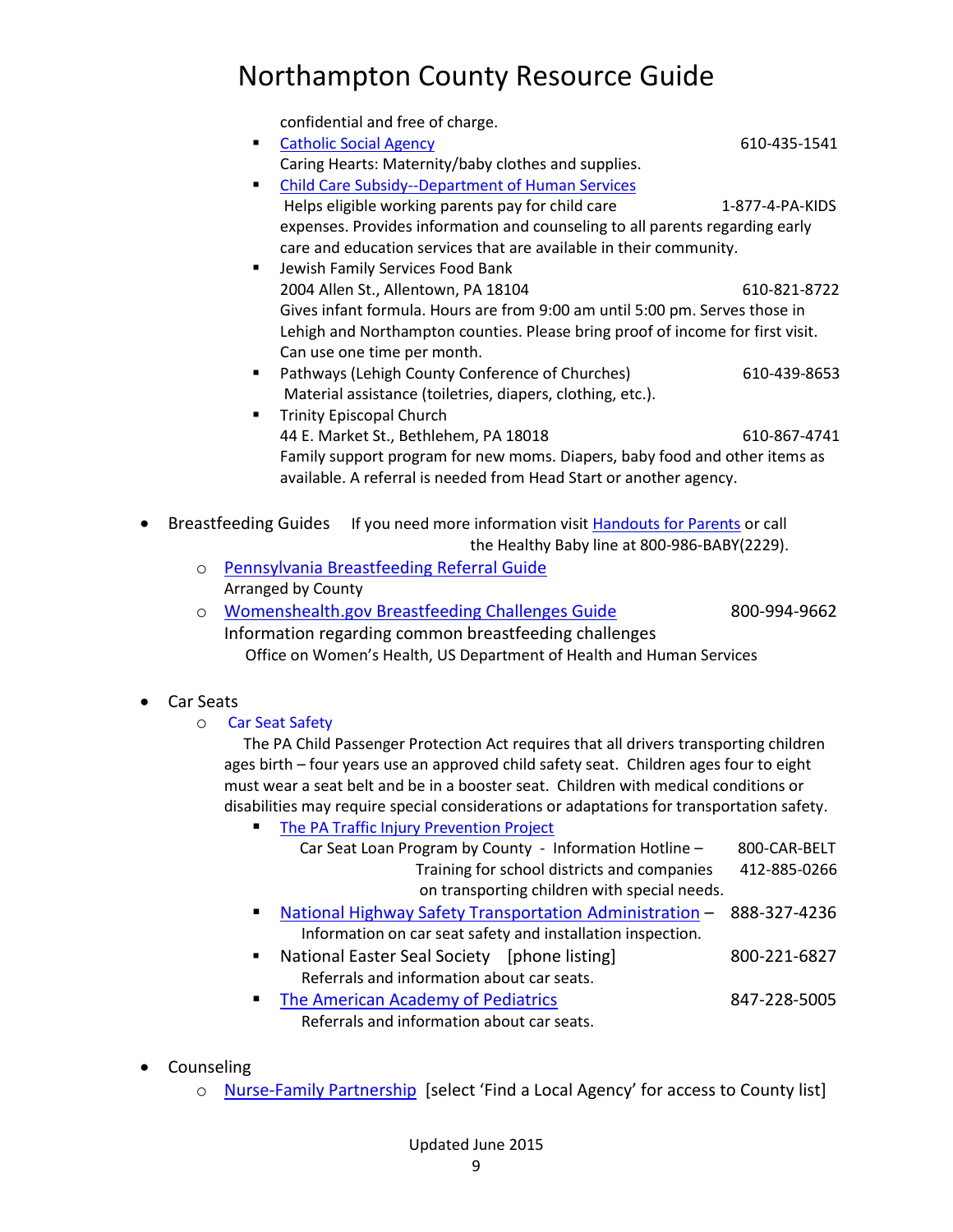### Northampton County – 484-526-2778

 A free, voluntary program that partners first-time moms with nurse home visitors. When you enroll in the program, a special trained nurse will visit you throughout your pregnancy and until your baby turns two years old. During these visits, your caring nurse will offer the knowledge and support you need to confidently create a better life for your baby and yourself.

- CHIP
	- o [PA Children's Health I](http://www.chipcoverspakids.com/)nsurance Program Call automated phone line at 800-986-KIDS (5437) and a CHIP representative will return your call within two business days. Pennsylvania's CHIP program puts health coverage within reach for all uninsured kids

and teens who are not eligible for or enrolled in Medical Assistance.

### • Pregnancy Insurance

o Presumptive Eligibility, MA

 Presumptive Eligibility is a temporary program of health insurance coverage for pregnant women who are applying for Medical Assistance.

- [PA Dep of Human Services](http://www.verizon.com/foryourhome/ContactUs/ContactUsPhoneState.aspx?CBOState=NY) Benefits Helpline [phone] 1-800-692-7462
- **[PA Dep of Human Services County Assistance Office Contact Information](http://www.dpw.state.pa.us/findfacilsandlocs/countyassistanceofficecontactinformation/index.htm)**
- o [COMPASS](https://www.compass.state.pa.us/compass.web/CMHOM.aspx) (PA Dep of Human Services) [Website] *Online application for Pennsylvanians to apply for many health and human service programs. Click on the 'Apply Now' button to begin or use links on right side for further assistance.*
- o [PAHealthOptions.com \(PA Dep of Insurance\)](http://www.pahealthoptions.com/) 1-877-881-6388 The Pennsylvania Insurance Department's Unbiased Guide to Understanding Health Insurance.
- [text4baby](https://text4baby.org/) Registration is free on the text4baby.org website. Free text messages to keep you and your baby healthy throughout your pregnancy and the baby's first year.
- 

• <u>WIC</u> 800-842-9467

 Through WIC, pregnant women, mothers, and caregivers of infants and young children learn about good nutrition to keep themselves and their families healthy. WIC provides nutrition service, breastfeeding support, health care and social service referrals, and healthy foods to over 250,000 participants every month in PA.

**Lead health information for parents, homeowners, contractors, and healthcare professionals** The Lead Information Helpline - 1-800-440-5323

 **City of Bethlehem Lead Hazard Control Program (LHCP)** Jessica Lucas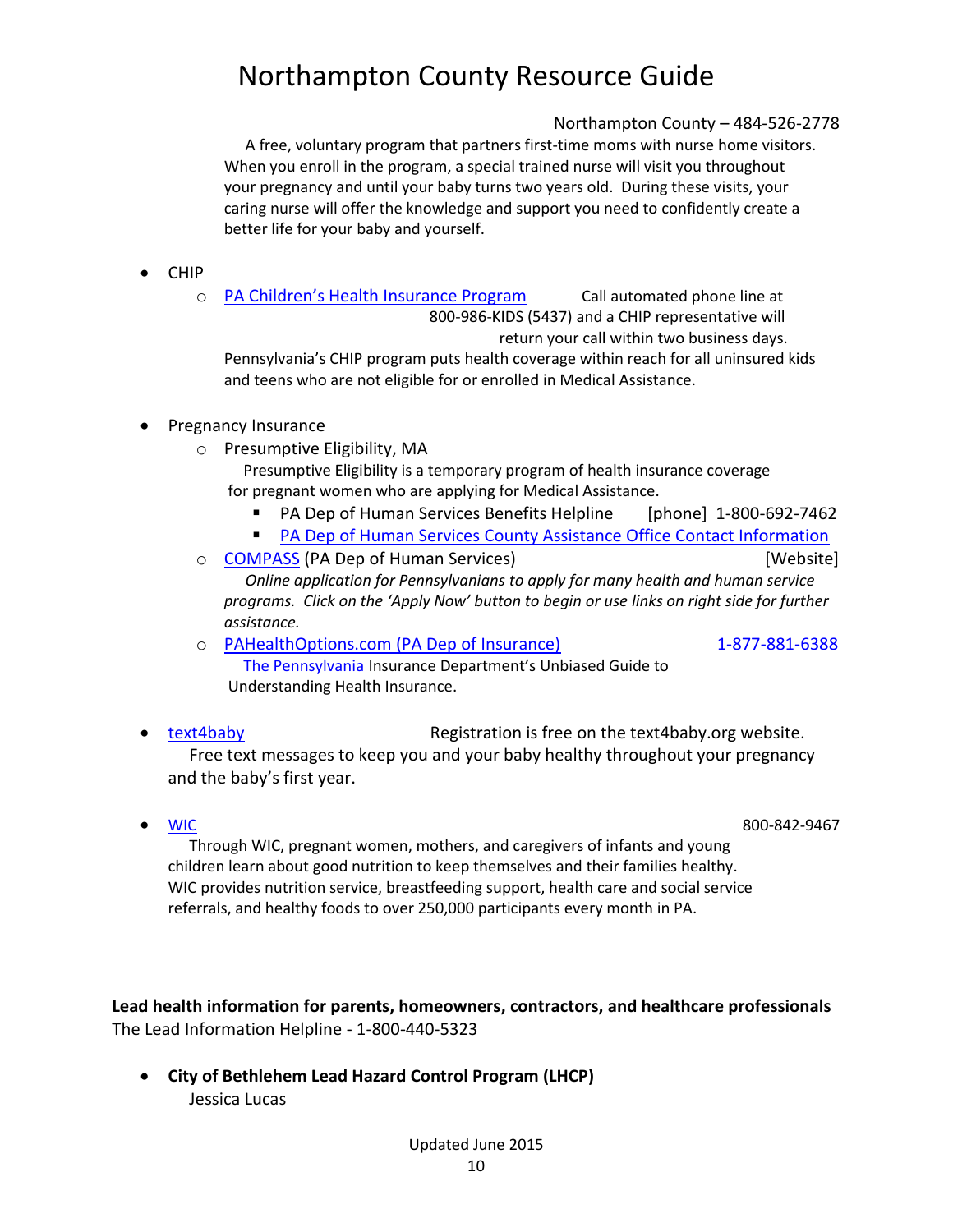Director of Environmental Programs Bethlehem Health Bureau City of Bethlehem 10 East Church Street Bethlehem, PA 18018-6085 Phone: (610) 865-2083 Fax: (610) 865-7326

- Elevated Lead Blood [Level Case Management Guidelines](http://www.cdc.gov/nceh/lead/CaseManagement/caseManage_main.htm) [CDC Web Page] Recommendations from the CDC Advisory Committee on Childhood Lead Poisoning Prevention
- [Environmental Protection Agency, Lead](http://www2.epa.gov/lead) [EPA Web Page] Provides many useful links for families including: (800) 424-5323. Lead Hotline – [National Lead Information Center](http://www.portal.health.state.pa.us/portal/server.pt/community/immunizations/14141/immunizations/557976) link

• [PA Lead and Healthy Homes Program](http://www.portal.state.pa.us/portal/server.pt/community/lead_poisoning_prevention___control/14175/healthy_homes_foster_care_program_(hhfcp)/600352) [Website link] (717) 772-2762 The Pennsylvania Lead and Healthy Homes Program (LHHP) seeks to create safe and healthy housing by addressing environmental health and safety issues in homes.

#### Certified Contractors

- o Locating EPA Certified Lead Contractors and technicians
	- [EPA.gov](http://cfpub.epa.gov/flpp/searchrrp_firm.htm) Lead
	- [PA Labor and Industry](http://www.portal.state.pa.us/portal/server.pt?open=514&objID=553491&mode=2)
		- [Link to list of accredited trainers and certified contracting firms.](http://www.portal.state.pa.us/portal/server.pt?open=514&objID=553491&mode=2)
- o Information for Contractors
	- [EPA -](http://www2.epa.gov/lead) Lead
		- Renovate Right for Contractors and Trainers
	- [PA Labor and Industry](http://www.portal.state.pa.us/portal/server.pt?open=514&objID=553491&mode=2)
		- Certification and Other Requirements for Lead Occupations
	- [OSHA](https://www.osha.gov/oshdir/pa.html)

 For information about regulations regarding work on facilities which are non-residential, contractors should contact the appropriate Occupational Safety & Health Administration Pennsylvania area office.

#### • Property Managers

o HUD – [Lead Disclosure Rule](http://portal.hud.gov/hudportal/HUD?src=/program_offices/healthy_homes/enforcement/disclosure)

 Congress passed the Residential Lead-Based Paint Hazard Reduction Act of 1992, also known as Title X, to protect families from exposure to lead from paint, dust, and soil. Section 1018 of this law directed HUD and EPA to require the disclosure of known information on lead-based paint and lead-based paint hazards before the sale or lease of most housing built before 1978.

If you did not receive the Disclosure of Information on Lead-Based Paint and/or Lead-Based Paint Hazards form when you bought or leased pre-1978 housing,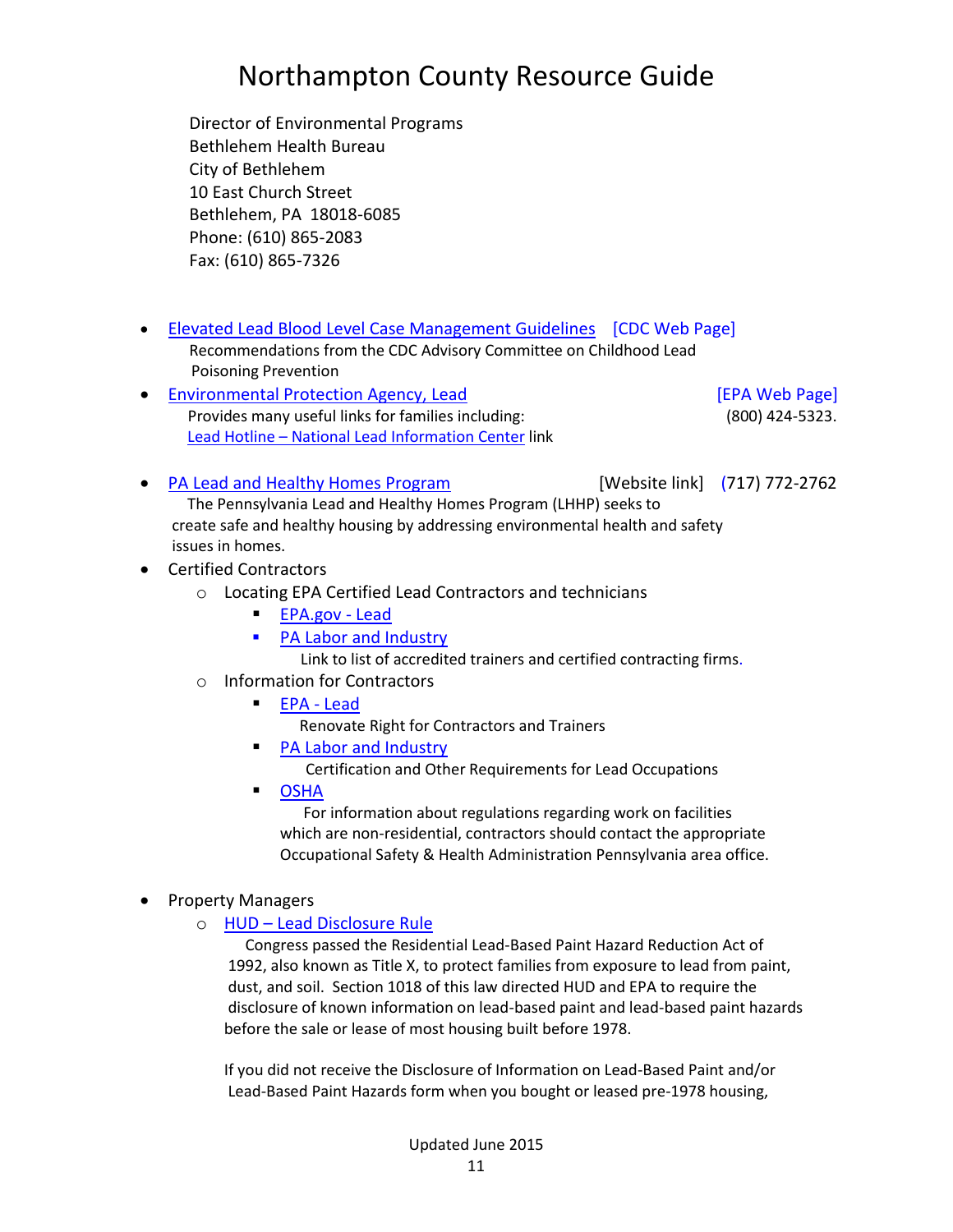contact 1-800-424-LEAD (5323).

### **Individuals with Traumatic Brain Injury and their families**

The Head Injury Information Helpline – 866-412-4755

- [Brain Injury Association of Pennsylvania](http://www.biapa.org/site/c.iuLZJbMMKrH/b.1760731/k.BD3E/Home.htm) 1-800-444-6443 Our mission: to prevent brain injury and improve the quality of life for people who have experienced brain injury and their family members through support, education, advocacy, and research.
- PA Department of Health Head Injury Program
	- o [Head Injury Program](http://www.portal.state.pa.us/portal/server.pt/community/head_injury_program/14185) 866-412-4755

 The goal of the program is to help individuals with a traumatic brain injury live independently in their homes and communities.

#### Waiver Programs

o

o [Independent Enrollment Broker](http://www.dpw.state.pa.us/dpworganization/officeoflongtermliving/ieb/index.htm) 788-550-4227

 Office of Long-Term Living launched the PA Independent Enrollment Broker, a contracted statewide entity, to facilitate and streamline the eligibility/enrollment process for applicants seeking services for several PA waivers/programs.

o [COMMCARE Waiver](http://www.dpw.state.pa.us/fordisabilityservices/alternativestonursinghomes/commcarewaiver/index.htm) 1-800-753-8827 A Home and Community-Based Services Waiver for Individuals with

Traumatic Brain Injury (TBI).

o [OBRA Waiver](http://www.dpw.state.pa.us/fordisabilityservices/alternativestonursinghomes/obrawaiver/index.htm) 1-800-753-8827

 Home and Community based Waiver program that may help if you have a developmental physical disability to allow you to live in the community and remain as independent as possible.

#### Other Information

o [Acquired Brain Injury Network of Pennsylvania](http://www.abin-pa.org/) info@abin-pa.org, 1-800-516-8052 Nonprofit organization of brain injury survivors, family members, and friends dedicated to increasing public awareness about acquired brain injury, and to providing support, education, information, advocacy, and other services for individuals with acquired brain injury and their families.

Preventing, treating, and living with traumatic brain injury (TBI).

o [Brainline.org](http://www.brainline.org/) 703-998-2020